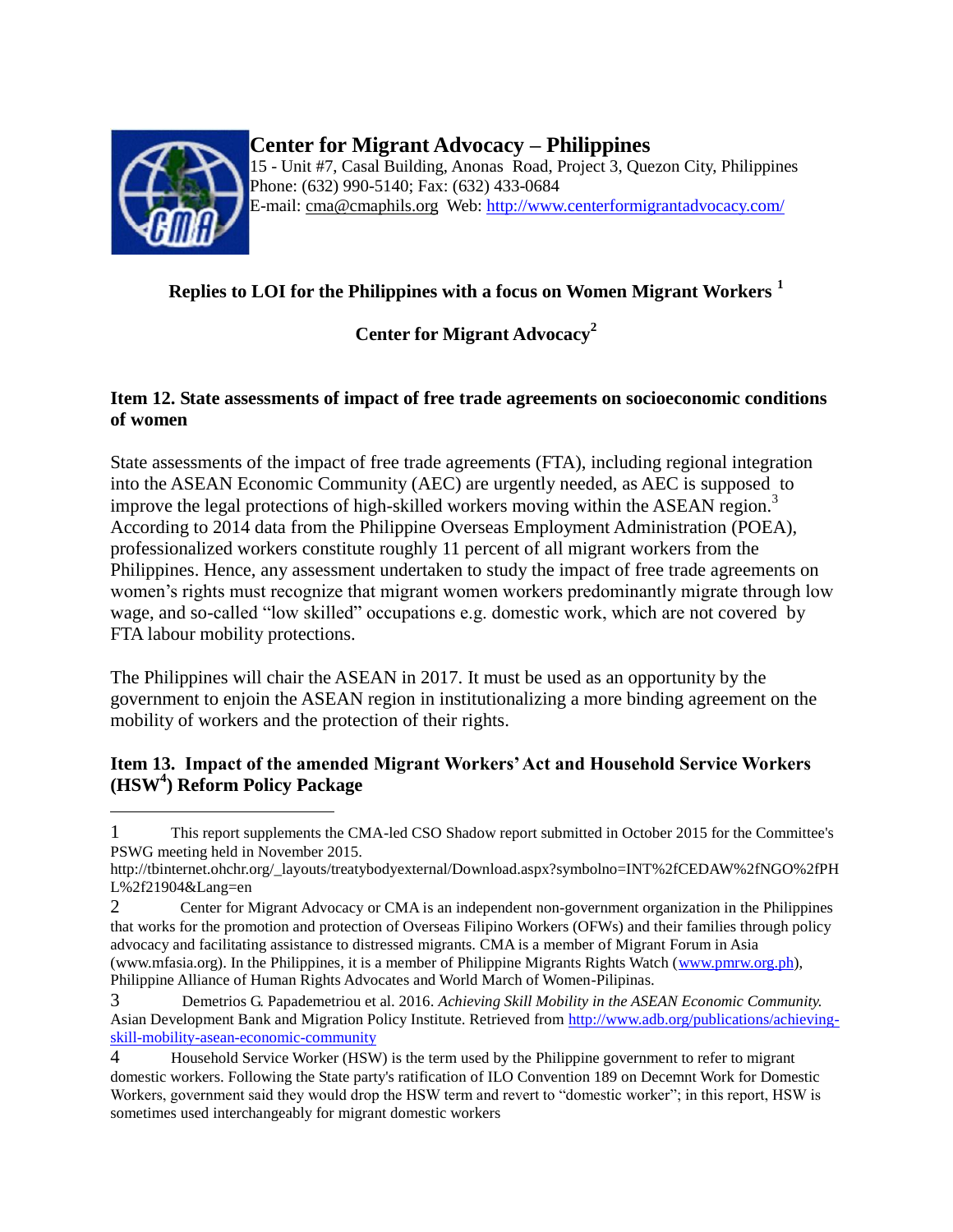### *The State Party's answers in 13.1 and 13.2 both refer to local domestic workers pursuant to RA10361 or the Kasambahay Law (National Domestic Workers Law) and not to migrant domestic workers.*

Since the enactment of the amended Migrant Workers' Act (Republic Act 10022) in 2010 and the Household Service Workers (HSW) policy in 2006, investigations into the working lives of women migrant domestic workers called for the urgent need to direct reforms towards the root causes of women migrant worker abuse: the relations of power, primarily between employers and workers, and between recruiters and workers, that legitimize the exploitation of women migrant workers.

The nature of this exploitation is sustained by exclusion of migrant domestic workers from national labour laws in destination countries, reinforced by lack of harmonization in rights-based policies between the Philippines and countries of destination, and capitalizes on patriarchal view of domestic workers and feminized labour sectors. These systemic and structural factors suggest that neither the amended Migrant Workers' Act nor the HSW policy can, on their own, provide substantive access to rights and protections.

The table below from the POEA shows that OFWs go where the jobs are regardless of whether protection measures are available or not.

| <b>DESTINATION</b>              | 2010      | 2011      | 2012      | 2013      | 2014      |
|---------------------------------|-----------|-----------|-----------|-----------|-----------|
| <b>All Destinations - Total</b> | 1,123,676 | 1,318,727 | 1,435,166 | 1,469,179 | 1,430,842 |
| 1 Saudi Arabia                  | 293,049   | 316,736   | 330,040   | 382,553   | 402,837   |
| 2 United Arab Emirates          | 201.214   | 235,775   | 259,546   | 261,119   | 246,231   |
| 3 Singapore                     | 70,251    | 146,613   | 172,690   | 173,666   | 140,205   |
| 4 Qatar                         | 87,813    | 100,530   | 104,622   | 94,195    | 114,511   |
| 5 Hong Kong                     | 101,340   | 129,575   | 131,680   | 130,686   | 105,737   |
| 6 Kuwait                        | 53,010    | 65,603    | 75,286    | 67,856    | 70,098    |
| 7 Taiwan                        | 36,866    | 41,896    | 41,492    | 41,145    | 58,681    |
| 8 Malaysia                      | 9,802     | 16,797    | 25,261    | 34,088    | 31,451    |
| 9 Bahrain                       | 15,434    | 18,230    | 22,271    | 20,546    | 18,958    |
| 10 Canada                       | 13,885    | 15,658    | 19,283    | 18,120    | 18,107    |
| <b>Other Destination</b>        | 241,012   | 231,314   | 252,995   | 245,205   | 224,026   |
|                                 |           |           |           |           |           |

TABLE 3 - Number of Deployed Landbased Overseas Filipino Workers by **Top Ten Destinations, New Hires and Rehires** 

Given that deployment bans have the potential to increase irregular migration through illicit and dangerous channels, significant efforts must be made to reduce the potential for exploitation before women migrate, including improving alternatives to migrant work, improving the regulation of private recruitment agencies, and ensuring women have access to comprehensive and updated rights-based education prior to departure.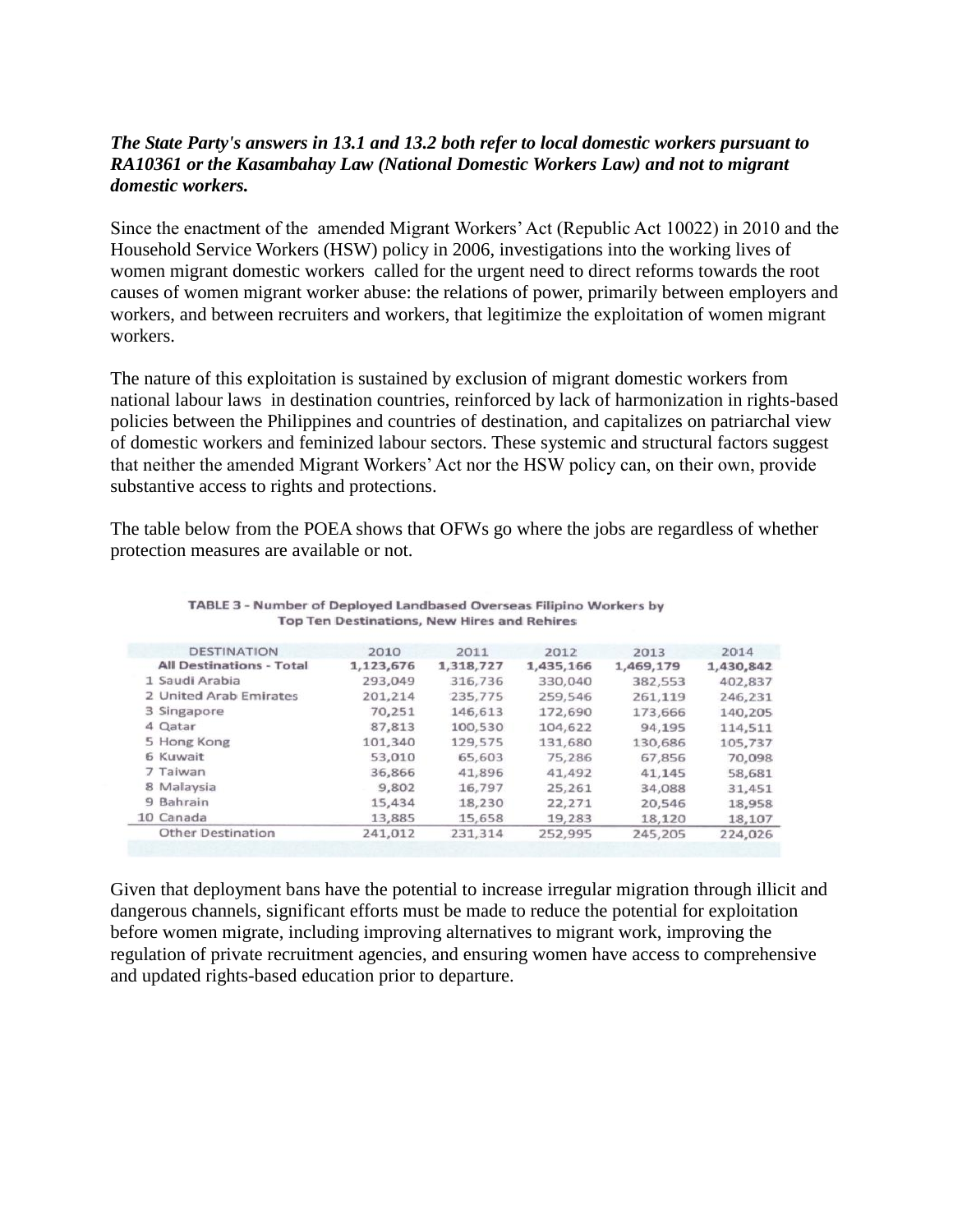*Sustained Deployment Ban to Lebanon.* The Philippines' imposition of a total deployment ban for OFWs in Lebanon back in 2006 was established for security and safety considerations for the OFWs. Later on, the ban was limited to HSWs only. Afterwards, it became applicable only to new hired HSWs due to unmet contract agreements between the Lebanese and Philippine governments. Female migrant domestic workers are the most vulnerable of migrant workers and are often subject to exploitation and abuse.<sup>[1]</sup> Recruitment agencies in Lebanon charge between USD 4,000 to USD 5,000 from the employers for the recruitment agency as contained in the MoL's Unified Employment Contract, which at face value is easily perceived to be in favour of the Lebanese employer. Most Lebanese employers opt not to pay the POEA-required salary for domestic workers of USD 400 per month as domestic work is not covered by their country's labour laws[2]. Thus most OFWs are paid USD200 per month which is the highest salary given to domestic workers in Lebanon.  $^{[3]}$  Owing to the Philippine government's longstanding deployment ban to Lebanon, most particularly domestic workers, who arrived in the country after 2007, are mostly undocumented and may be considered as human trafficking and illegal recruitment victims<sup>[4]</sup>. Moreover, the sustained ban does not prevent the existence of female OFWs in Lebanon<sup>[5]</sup>. There are also inadequate enabling mechanisms and monitoring on the side of the Philippine government, which acquiesces to the deployment of female domestic workers to Lebanon despite the ban. Thus, rather than being protective, the ban inadvertently promotes the usage of unwarranted and illegitimate means to be able to work abroad<sup>[6]</sup>. What is notable is that even at the early stages of the ban (2006-2008), the number of OFWs in Lebanon did not abate, and has not abated until today<sup>[7]</sup>, demonstrating its ineffectivity.

[1] Human Rights Watch: Lebanon: Recognize Domestic Workers Union: Add Labor Law Protections for These Employees as of March 2015. Domestic workers remain to be excluded under article 7 of Lebanese Labor Law. [2] Parvaz, D. (2015, June 6). Lebanon's immigrant domestic workers remain vulnerable to abuse.

America.aljazeera.com. Retrieved on June 9, 2016 from http://america.aljazeera.com/articles/2015/6/26/lebanonsmigrant-domestic-workers-vulnerable-to-abuse.html [3]

Semi-Annual Report to Congress January-June 2015. Department of Foreign Affairs Office of the Undersecretary for Migrant's Workers Affairs

[4] Ibid.

[5] Ibid. According to the Philippine embassy in Beirut, i there were around 23, 179 female OFWs present in Lebanon despite the ban.

[6] Breaking the Isolation: Access to Information and Media Among Migrant Domestic Workers in Jordan and Lebanon by Elizabeth Frantz, 2014, P. 14-15

[7] Semi-Annual Report to Congress. June 2010-June 2015. Department of Foreign Affairs. Office of the Undersecretary for Migrant Workers Affairs

| <b>Date</b>      | <b>Male DW</b> | <b>Female DW</b> | <b>Total DWs</b> |  |
|------------------|----------------|------------------|------------------|--|
| <b>June 2010</b> | 3,200          | 28,800           | 32,000           |  |
| December 2010    | 3,193          | 29,541           | 32,734           |  |
| <b>June 2011</b> | 4,260          | 38,336           | 42,595           |  |
| <b>June 2012</b> | 242            | 28,212           | 28,454           |  |
| December 2014    | 229            | 22,408           | 22,637           |  |

#### **Estimates of Filipino Domestic Workers in Lebanon**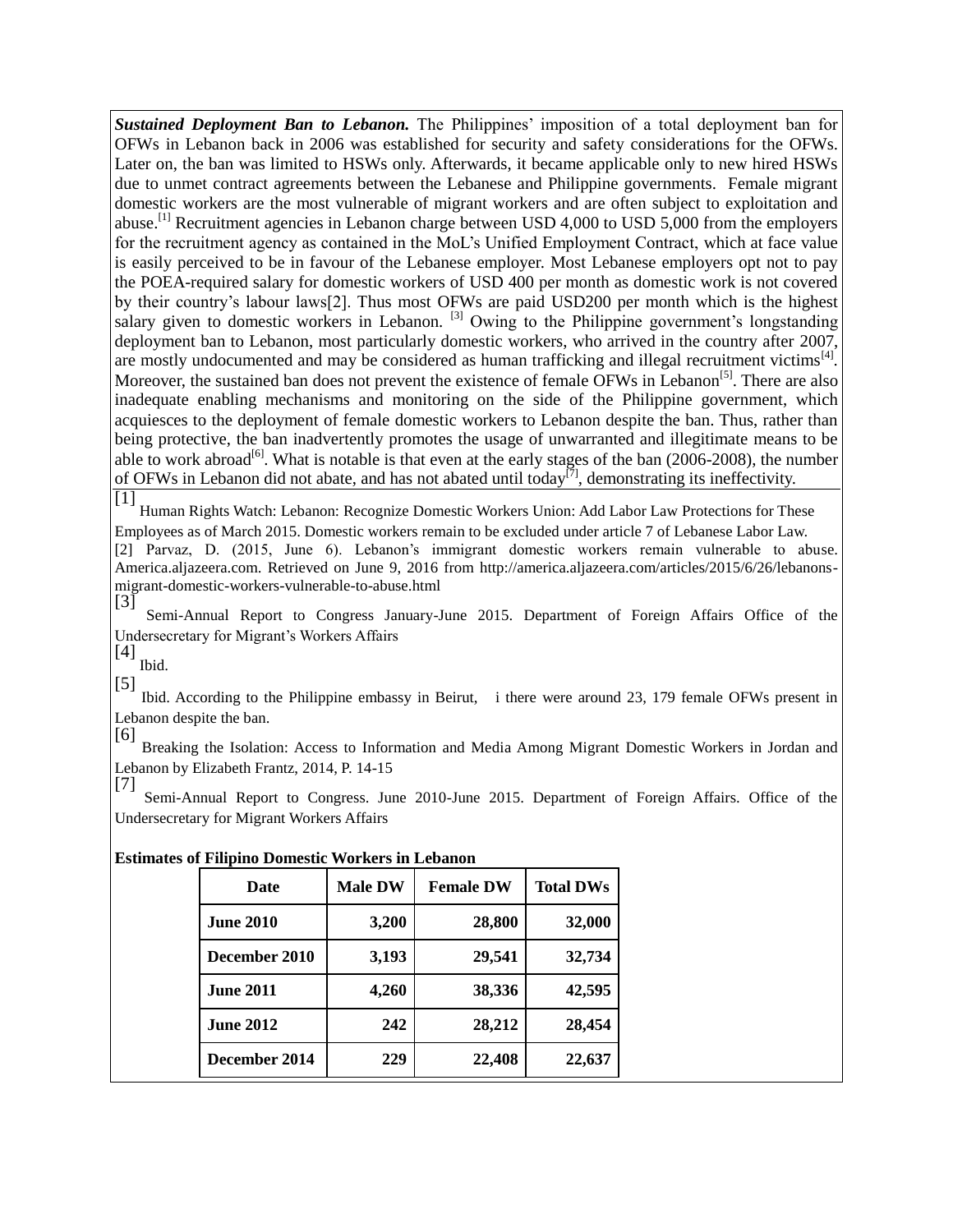| <b>June 2015</b><br>22,860<br>242<br>28, |
|------------------------------------------|
|                                          |
|                                          |
|                                          |
|                                          |
|                                          |

*Monitoring and enforcing the Household Service Workers (HSW) policy*

Female-dominated Household Service Workers or domestic workers is the top single job category for OFWs. It comprises about a third of total deployed new hires. (See Table 7 below) Compliance with the Household Service Workers (HSW) policy reforms remains a daunting challenge to government. Currently, monitoring is through cases or complaints lodged by migrant domestic workers. It has been observed however that migrants will not automatically complain or lodge a report of rights' violation and just endure the situation lest it will cost them their jobs.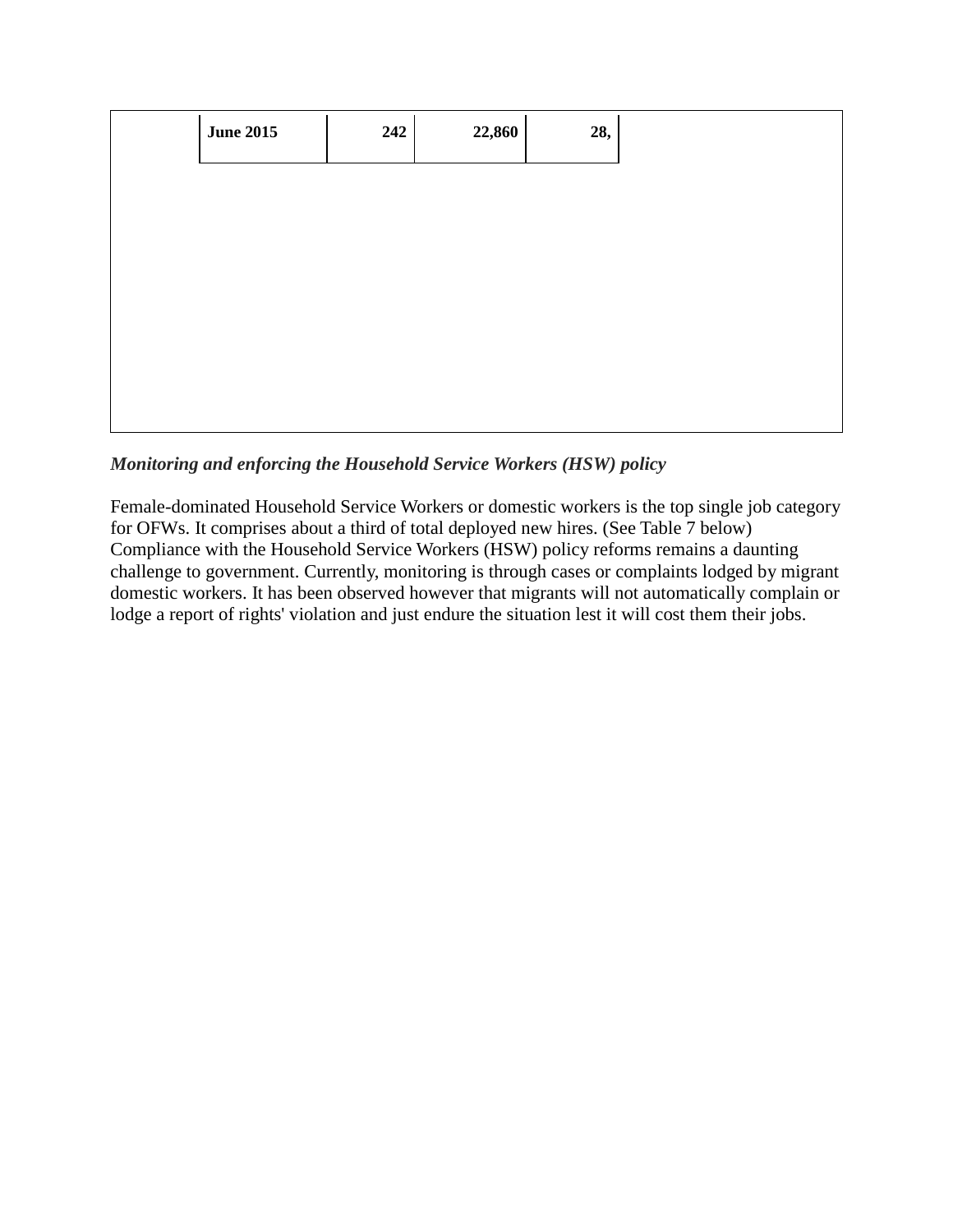|    | Others                                              | 168,782 | 209,283 | 207,800 | 205,835 | 206,061 |
|----|-----------------------------------------------------|---------|---------|---------|---------|---------|
| 10 | Cooks and Related<br>Workers                        | 4,399   | 5,287   | 6,344   | 7,090   | 5,707   |
| 9  | Welders and Flame-Cutters                           | 5,059   | 8,026   | 8,213   | 7,767   | 7,282   |
|    | 8 Plumbers and Pipe Fitters                         | 8,407   | 9,177   | 9,657   | 8,594   | 7,657   |
|    | Wiremen and Electrical<br>Workers                   | 8,606   | 9,826   | 10,575  | 9,539   | 8,226   |
| 6  | Laborers/Helpers General                            | 7,833   | 7,010   | 9,987   | 11,892  | 11,515  |
|    | Charworkers, Cleaners and<br><b>Related Workers</b> | 12,133  | 6,847   | 10,493  | 12,082  | 11,894  |
| 4  | Caregivers and Caretakers                           | 9,293   | 10,101  | 9,128   | 6,466   | 12,075  |
| ą  | Waiters, Bartenders and<br><b>Related Workers</b>   | 8,789   | 12,238  | 14,892  | 14,823  | 13,843  |
|    | 2 Nurses Professional                               | 12,082  | 17,236  | 15,655  | 16,404  | 19,815  |
| 1  | Household Service<br>Workers                        | 96,583  | 142,689 | 155,831 | 164,396 | 183,101 |
|    | All Occupational<br>Categories - Total              | 341,966 | 437,720 | 458,575 | 464,888 | 487,176 |
|    | <b>OCCUPATIONAL CATEGORY</b>                        | 2010    | 2011    | 2012    | 2013    | 2014    |

#### TABLE 7 - Number of Deployed Landbased Overseas Filipino Workers by Top Ten Occupational Categories, New Hires

Under POEA *Rules and Regulations*, agencies risk licence cancellation for subverting fee policies and other illegal operations. However, data provided by POEA to Center for Migrant Advocacy (CMA) in 2016 on the issuance of suspension and cancellation orders for rules noncompliance revealed that *repeat offenses* are common among "top offender" agencies. Multiple agencies received cancellation and suspension orders over *consecutive years*, indicating that disciplinary action did not stop agencies from re-offending or offending in new ways.<sup>5</sup> This preliminary data suggests that recidivism is systemic, rather than exceptional.

#### *Statistics on women migrant workers*

 $\overline{a}$ 

Section 20 of RA8042 or the Magna Carta for Migrant Workers provides for the Establishment of a **Shared Government Information System on Migration (SGISM)** that will include, but not limited to, the following information:

(a) Masterlists of departing/arriving Filipinos;

(b) Inventory of pending legal cases involving Filipino migrant workers and other Filipino nationals, including those serving prison terms;

<sup>5</sup> Philippine Overseas Employment Administration (POEA). n.d. "Dataset: Top Recruitment agencies with most number of cases for the past 3 years (2012-2014)." Provided to CMA in January 2016.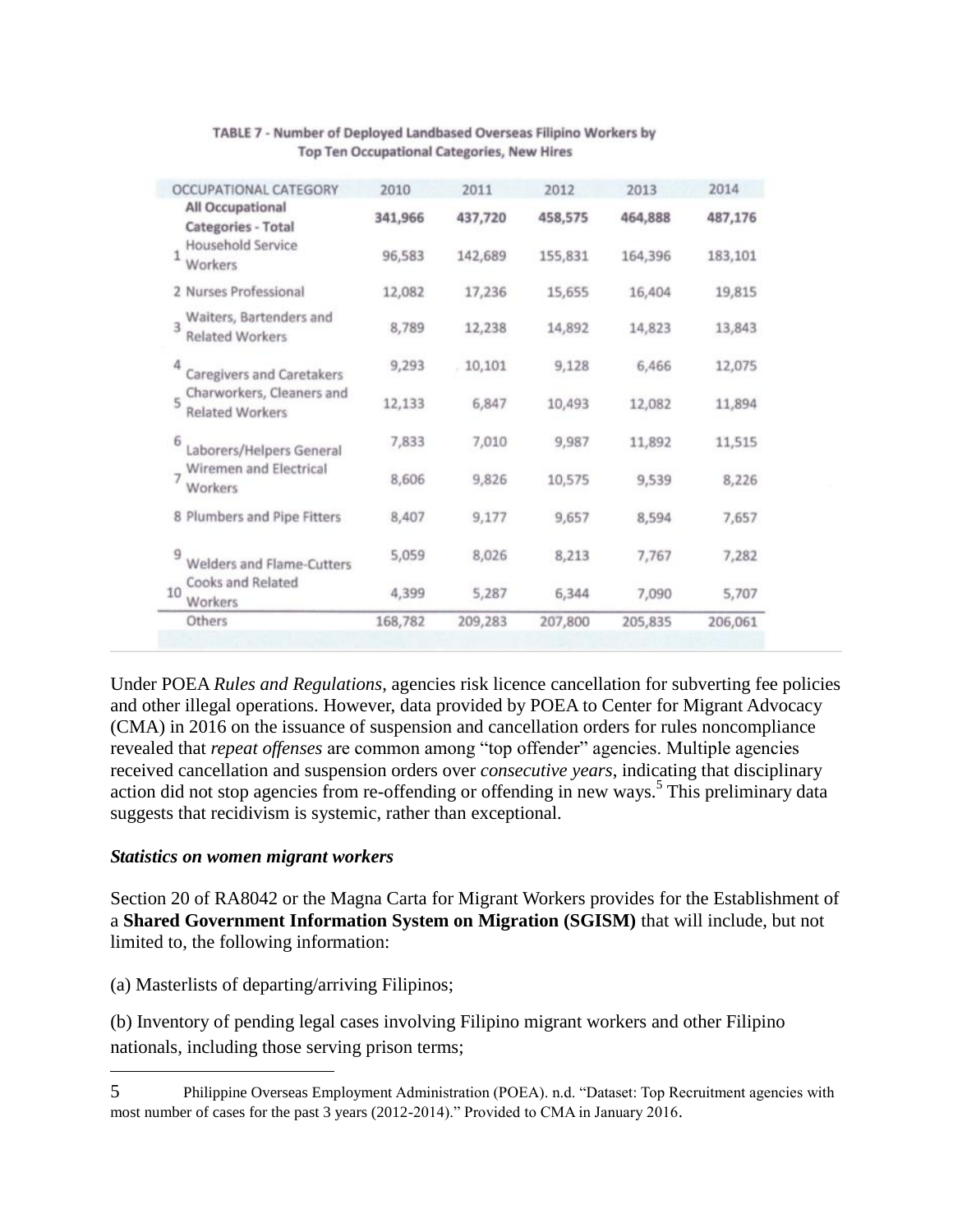(c) Masterlists of departing/arriving Filipinos;

(d) Statistical profile on Filipino migrant workers/overseas Filipinos/Tourists;

(e) Blacklisted foreigners/undesirable aliens;

(f) Basic data on legal systems, immigration policies, marriage laws and civil and criminal codes in receiving countries particularly those with the large numbers of Filipinos;

(g) List of labor and other human rights instruments where receiving countries are signatories;

(h) A tracking system of past and present gender disaggregated cases involving male and female migrant workers; and

(I) Listing of overseas posts which may render assistance to overseas Filipinos, in general, and migrant workers, in particular.

### **It has been twenty one years already since the enactment of RA8042 in 1995 and this SGISM project has not been realized yet. Hence problems and challenges on migrant data collection and statistics persist.**

The Philippines is known to provide large shares of domestic workers to foreign employers. According to UN Women, women migrant workers from the Philippines are more likely to come from rural areas, tend to have less access to employment and education, spend more time abroad, and have less savings.<sup>6</sup>

Families of women migrant workers also earn a higher percentage of their income from agriculture, making them more vulnerable to environmental shocks, corporatization of agricultural production, and lower levels of government investment in public services.<sup>7</sup> Living further away from Manila-based services for migrant workers also means that women spend more money to access services. These are gendered trends that disproportionately inflate financial burdens on women and women-led households.

Women migrant workers are more likely to work in low wage, precarious jobs in informal settings within the service sector. According to the POEA, the service sector employs 52 percent of all Philippine migrant workers. The vast majority of service workers are domestic workers, which form the largest and fastest growing occupation.<sup>8</sup> One of the most pervasive barriers to migrant women's access to equality within the current global migration system is the invisibility of women's living and working conditions as domestic workers.

 $\overline{a}$ 

<sup>6</sup> Encinas-Franco et al. *Gender, Migration and Development in the Philippines.*

<sup>7</sup> Ibid.

<sup>8</sup> Philippine Overseas Employment Administration (POEA). n.d. "2010-2014 Overseas Employment Statistics." Accessed January 9, 2016[, http://www.poea.gov.ph/stats/2014%20POEA%20Stats.pdf](http://www.poea.gov.ph/stats/2014%20POEA%20Stats.pdf).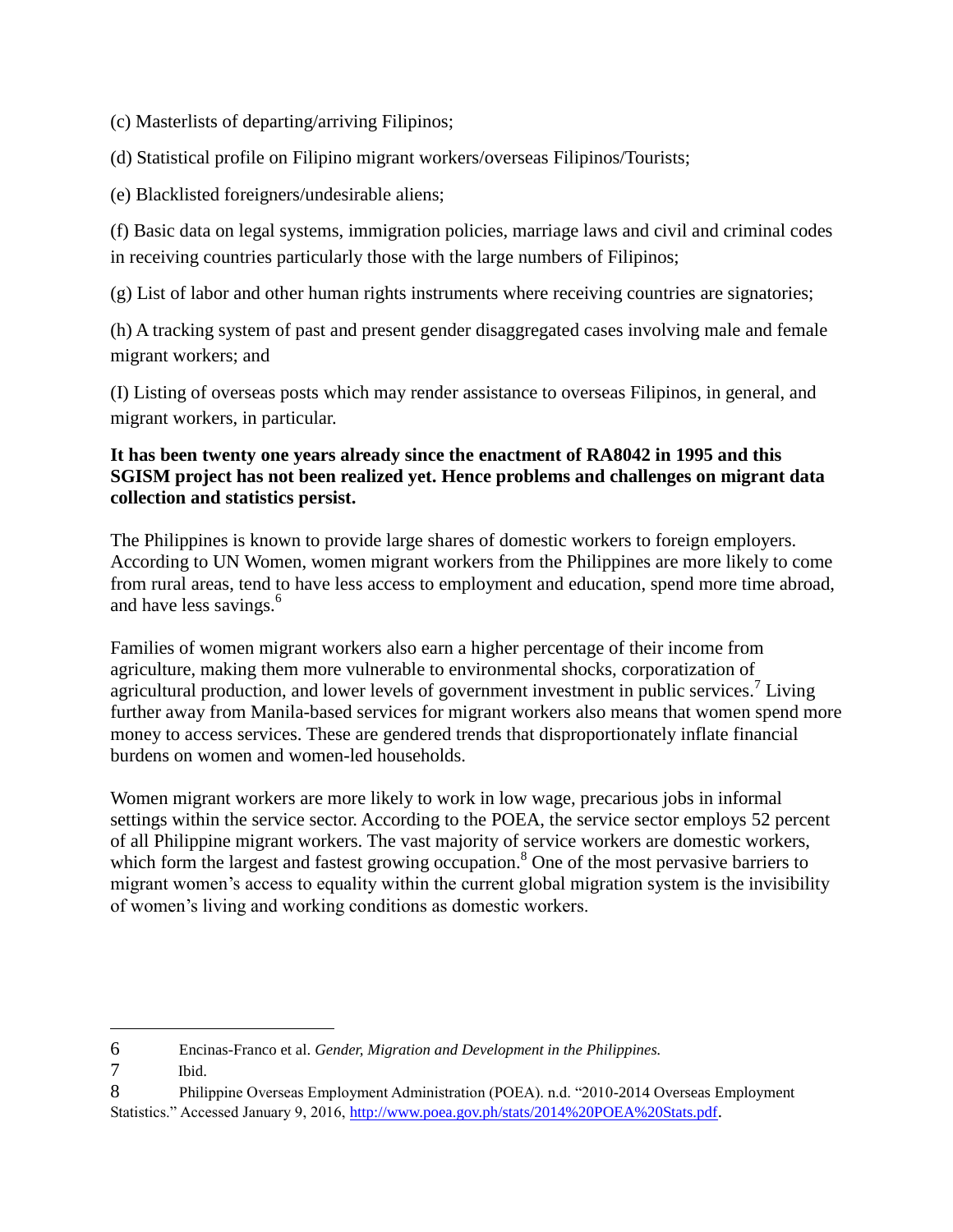Women migrant workers also send remittances more often, but in smaller quantities. In 2014, women migrant workers outnumbered men migrants by  $20,000$ ,  $9$  yet women remitted US\$1.3 billion compared to US\$2.4 billion remitted by men in the same year.<sup>10</sup> Information on the wage gap between migrant workers is incomplete due to the endemic and illegal underpayment and withholding of wages, but this figure alone reflects probable earning discrepancies.

### *Entrepreneurial supports for return women migrant workers*

Programs dedicated to returning migrant workers provided by Overseas Workers Welfare Association (OWWA) focus on including financial literacy, capacity building, and job referrals, among other services, but are relatively limited in gender-based programming. Entrepreneurship programs provided by OWWA avail members with loans between PHP 300,000 and PHP 2  $m$ illion.<sup>11</sup>

Given the existing profile of women-owned enterprises, as well as the high participation of women in the informal economy, where total household income averaged PHP 81,398 in urban areas and PHP 56,305 in rural areas,  $12$  women are unlikely to benefit from OWWA enterprise development loans. Individuals who benefit from these loans are also more likely to be able to access financing options from larger institutions. Exclusionary reintegration services that inadequately recognize women's barriers to sustainable livelihoods reinforce pressures on women to migrate again once they return home. Moreover, livelihood programs must be designed with the view of genuinely empowering women rather than reifying notions of femininity or maintaining the traditional gendered division of labor.

*In the State Party's answer, in 13.10 On measures taken to address the minimum age limit for women seeking employment outside the country, the State Party cited the HSW Policy minimum age requirement for migrant domestic workers at 23 years old and for all other types of work at 18 years old.* 

*CMA finds the higher age requirement for migrant domestic workers discriminatory for those between the age of 18 and 22. It may also be violative of the equal protection clause of the Philippine Constitution. It is also not consistent since for local domestic workers, the minimum age requirement is also 18 years old.* 

*Consider this. Young workers aged 15-24 years old had higher unemployment rate, lower labor participation rate and lower employment rate than the general population, for the period 2009- 2011.<sup>13</sup> As such, migration becomes a very attractive option for them. However, the single job* 

 $\overline{a}$ 

<sup>9</sup> The Survey on Overseas Filipinos (SOF) conducted by the Philippine Statistics Authority (PSA) places estimates at 1,170,000 women and 1,149,000 men Overseas Filipino Workers (OFW) in 2014. Retrieved from <http://psa.gov.ph/gender-stat>.

<sup>10</sup> Calculated from Philippine Statistics Authority (PSA), "Fact Sheet on Women and Men in the Philipines," [http://psa.gov.ph/gender-stat.](http://psa.gov.ph/gender-stat) Accessed May 6, 2016.

<sup>11</sup> Overseas Worker Welfare Administration (OWWA). "Programs & Services." Accessed May 6, 2016 from [http://www.owwa.gov.ph/?q=node/23/#reintegration.](http://www.owwa.gov.ph/?q=node/23/#reintegration)

<sup>12</sup> Batangan and Batangan, "Social security needs assessment."

<sup>13</sup> Asis, Maruja M.B and Battistella, Graziano. *Filipino Youth Employment Migration Nexus.* 2013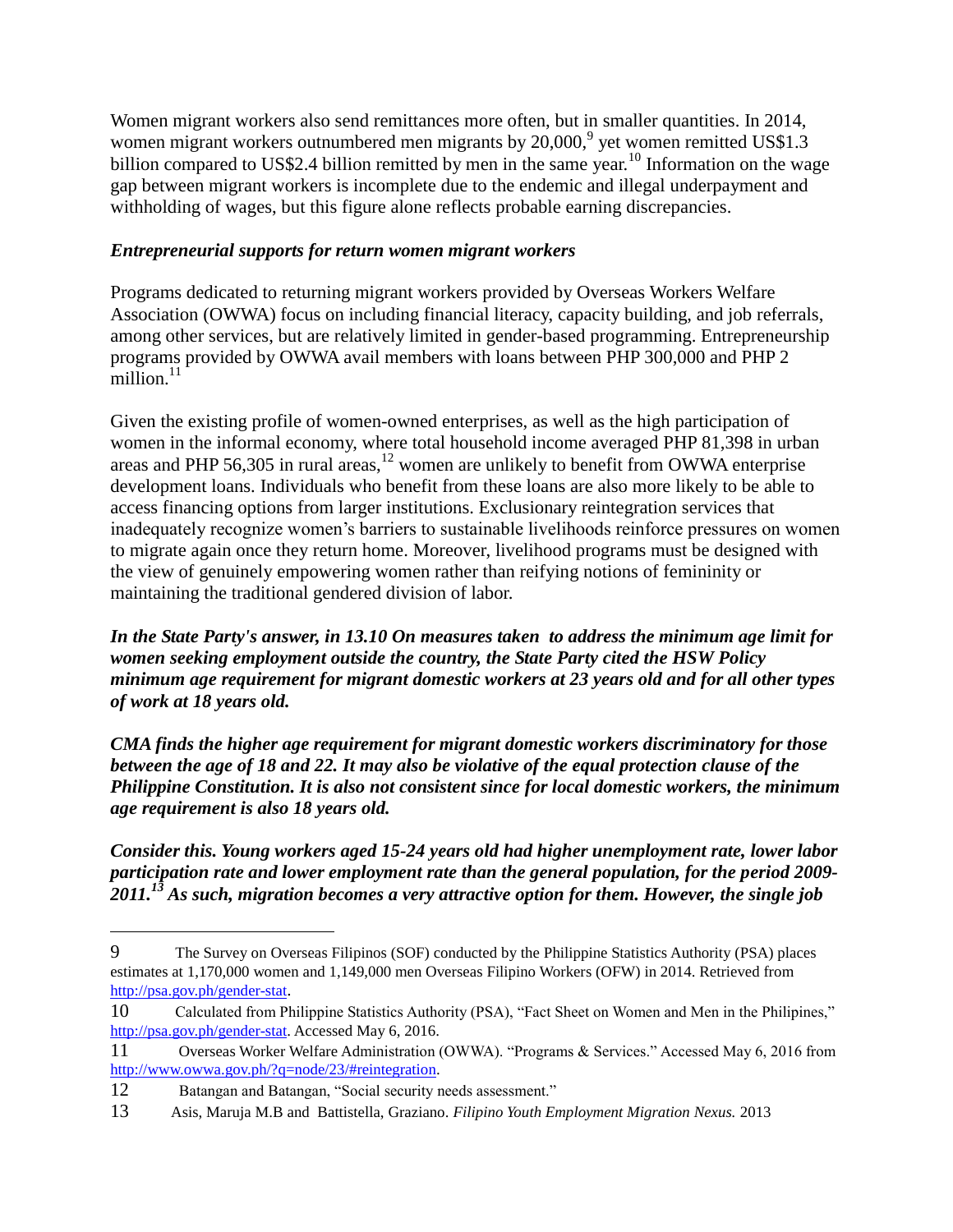*category that is most in demand is domestic work. In fact, domestic work registered the highest utilization rate for job orders abroad at 65%<sup>14</sup> . Hence, young women workers under 23 years old have lower chances of securing a job abroad.* 

*Also, it has been observed that abuses against migrant domestic workers take place across all ages. Based on the data on welfare cases gathered by OWWA between January and June 2011, a total of 219 cases were recorded on OFWs within the 15-24 age group. <sup>15</sup> Similarly, for OFWs aged 25 years old, a total of 126 cases were recorded than those of the younger ages (24 = 66, 23 = 63, 15-22 =90) respectively. <sup>16</sup> Domestic workers are also prone to abuse even in the local setting. The abuse experienced by women migrant domestic workers is rooted in the nature of the job itself regardless of age<sup>17</sup>, something the policy seemingly failed to sufficiently acknowledge.*

### **Item 14. Bilateral labour agreement with Kingdom of Saudi Arabia**

Saudi Arabia's bilateral agreement with the Philippines, concluded in 2013, was celebrated for its progressive provisions for domestic workers.<sup>18</sup> As the leading employer of Philippine migrant workers, and one of the largest employers of domestic workers worldwide (estimated at 1.5 million), Saudi Arabia hired 402,800 migrants from the Philippines, or 28% of all landbased workers from the country. Current reports, however, indicate that deeper structural reforms are needed for the agreement to provide substantive protections. The Philippine government must intensify its efforts to advocate the relaxation of the *kafala system*, a system which has been linked to human rights violations in the Kingdom.

The Philippine embassy in Riyadh and Consulate in Jeddah, reported that at the end of December 2014, 246 and 124 run away domestic workers were sheltered at the Filipino Workers Resource Center in Riyadh and OWWA Center at the Philippine Overseas Labor Office in Jeddah respectively<sup>19</sup>. Six months later, the number of distressed migrant domestic workers staying in the shelters increased to a high of 1,014 in Riyadh and 446 in Jeddah<sup>20</sup>.

The same trends may be gleaned from CMA's own case in-take.

**CMA Cases of Women Migrants in Middle East**

|           | 2013      | 2014     | 2015        | $2016$ (Jan-May) |
|-----------|-----------|----------|-------------|------------------|
| Cases     | 29        | 39       | 01          |                  |
| Countries | $KSA-8$   | $KSA-22$ | $KSA-35$    | $KSA-17$         |
| of        | Datar – 7 | $UAE-6$  | Kuwait $-8$ | Kuwait $-3$      |

14 POEA. October 2012.

15 Repatriation and Assistance Division OWWA, 2011

16 Repatriation and Assistance Division OWWA, 2011

17 Ibid.

 $\overline{a}$ 

18 Department of Labour and Employment (DOLE), "A first between Saudi Arabia and a country of origin, in 2013, historic agreement between PH and KSA sealed stronger protection for the Filipino HSW," [http://www.dole.gov.ph/ro\\_polo\\_updates/view/631.](http://www.dole.gov.ph/ro_polo_updates/view/631)

19 Department of Foreign Affairs. Semi-Annual Report to Congress. July-December 2014.

20 Department of Foreign Affairs. Semi-Annual Report to Congress. January-June 2015.